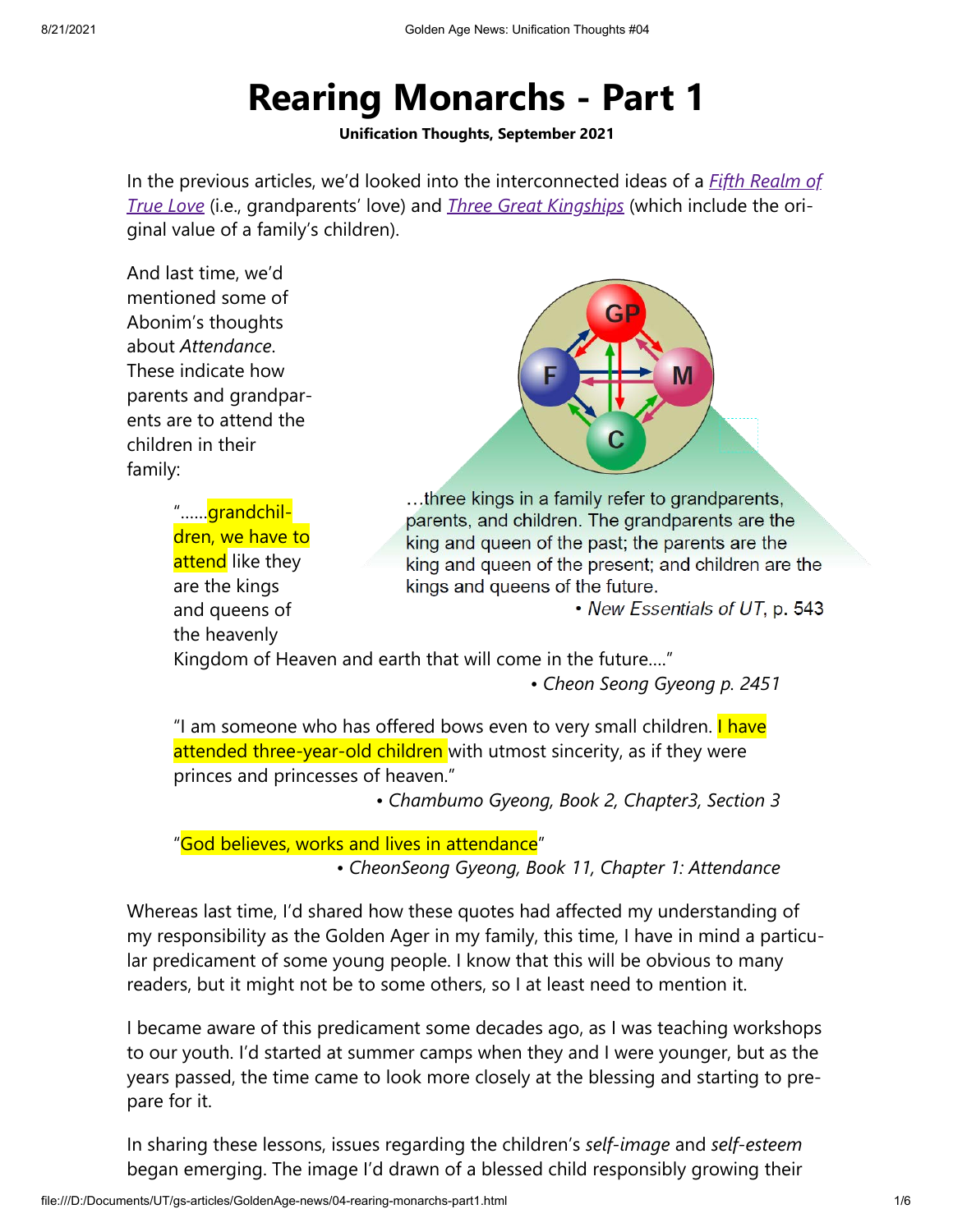connection to God (first blessing) was challenging and even judgment for some. So they'd ask if we could talk privately and it would come out that they lacked confid‐ ence and/or didn't think much of themselves. I'd of course noticed language, body language, facial expressions or even ways of dressing that might project something, but in these personal conversations, the reasons became apparent. My real wake-up call came when our community experienced a few extreme incidents of self-harm. Clearly, some of our young weren't seeing themselves from HP's standpoint.

That a young person could feel this way might have started with prejudice and bully‐ ing at school, or/and from comparison and falling short of expectations in the com‐ munity and even at home. As a result, some of the young people had slipped into "double-lives", on one hand trying to live up to the standards expected of a blessed child, but on the other hand trying to "fit in" at school—which made their con‐ sciences uneasy because of the hypocrisy they were caught in.

As I considered all this, it came back to me that I'd been the only person of color all throughout my elementary school. And also, despite my parents' urging, I couldn't always be at the top of my class. So I did end up with some issues regarding my selfimage. I only could deal with the root causes of these issues when I studied Unification Thought, starting in my mid-20s. I was able to see myself more from God's standpoint, and that was *extremely* liberating and uplifting. And that prepared me to notice related things that True Parents said when, years later, the three *Holy Books* became available to us. I felt the urgency to incorporate these into my lessons.

The very appreciative response of many young people confirmed my belief in the importance of these ideas and so I'd like to share them, and what we as the eldest in our families can do with them. There are two main ones: first idea is that of each person's *unique individuality*; the second is that each person is absolutely and uniquely *gifted* by God.

## **The idea of unique individuality**

The idea that we are unique individuals isn't a new one. But in order to actually *feel* this in a way that makes a real difference requires a clear, logical explanation to be convincing. So we'll begin with four ideas from Unification Thought: 1) The starting point of creation, 2) how carefully God designs created beings, 3) each being has an *individual image*, and 4) the *crucial difference* between the individual images of humans and all other things. If this all sounds rather cerebral, please bear with me. In fact it actually adds up to a profound insight into HP's heart for us.

## **1) The starting point of creation**

In the **Ontology** chapter of UT, there's an explanation of how HP conceived of the universe before He finally created it. It goes like this:

"In conceptualizing, …(God) immediately and comprehensively formed the conception of a human being as a complete, unitary whole….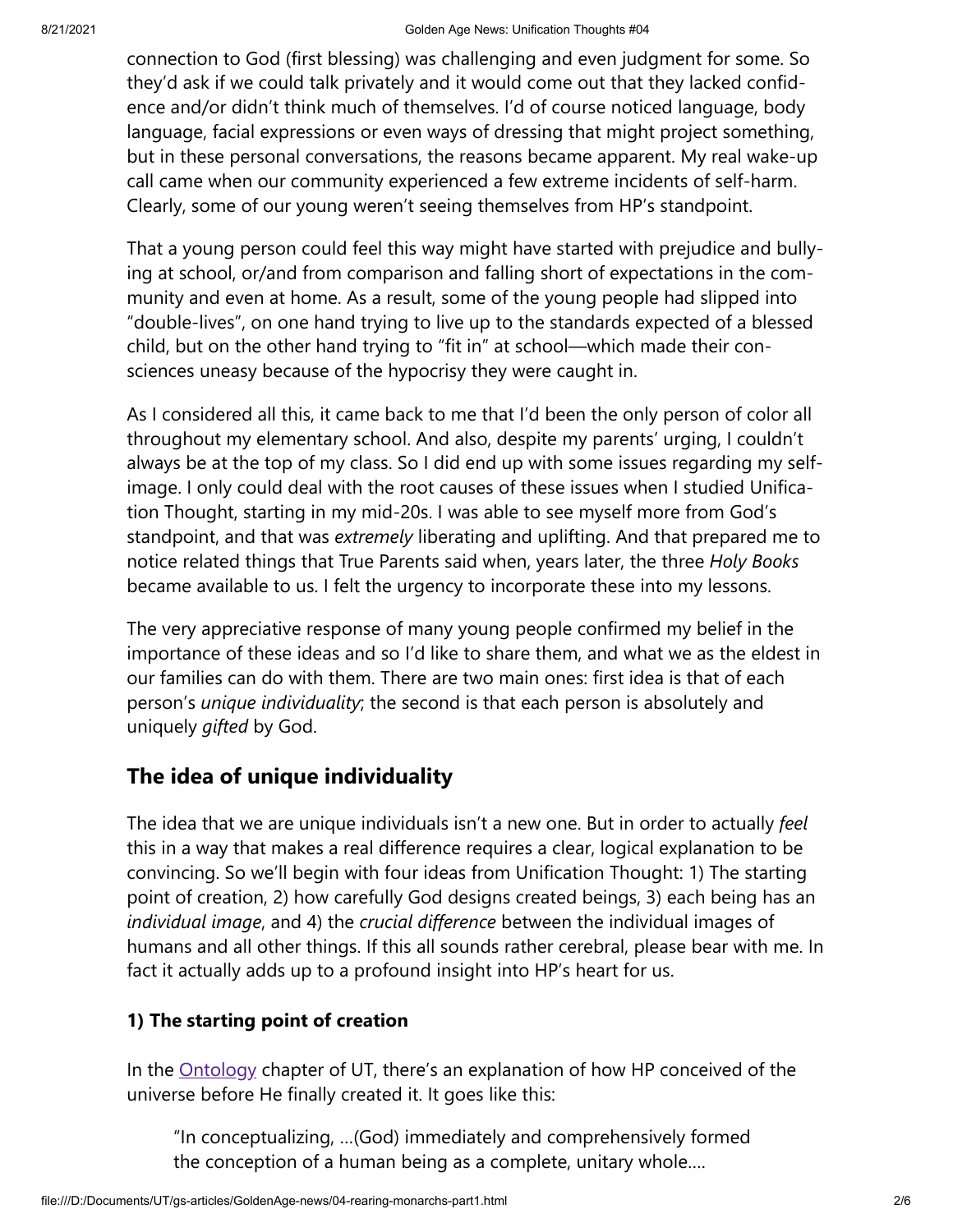Moreover, the conception that came to God's mind was not that of a man and a woman in the abstract, but rather that of a **specific man** (Adam) and a **specific woman** (Eve), with their concrete individual images, namely, the very ideas of Adam and Eve."

*• New Essentials of UT, p. 116–117*



An older book (*Explaining Unification Thought* [1993]) that's not "cleaned up" for general readership is even more specific:

"According to the Bible, God created man on the last day of Creation. It is the Unification Thought point of view, however, that in His mind, God conceived the image of man first. Then He conceived the images of animals, plants, and finally minerals—taking the image of man as the standard. This is the *downward* process of creation of images (Logos) in the mind of God. It explains why man is the integration of all things."



"In the phenomenal world, however, God created everything starting from the minerals, then plants, animals, and finally man. This is the of cre‐ ation of **substantial beings**."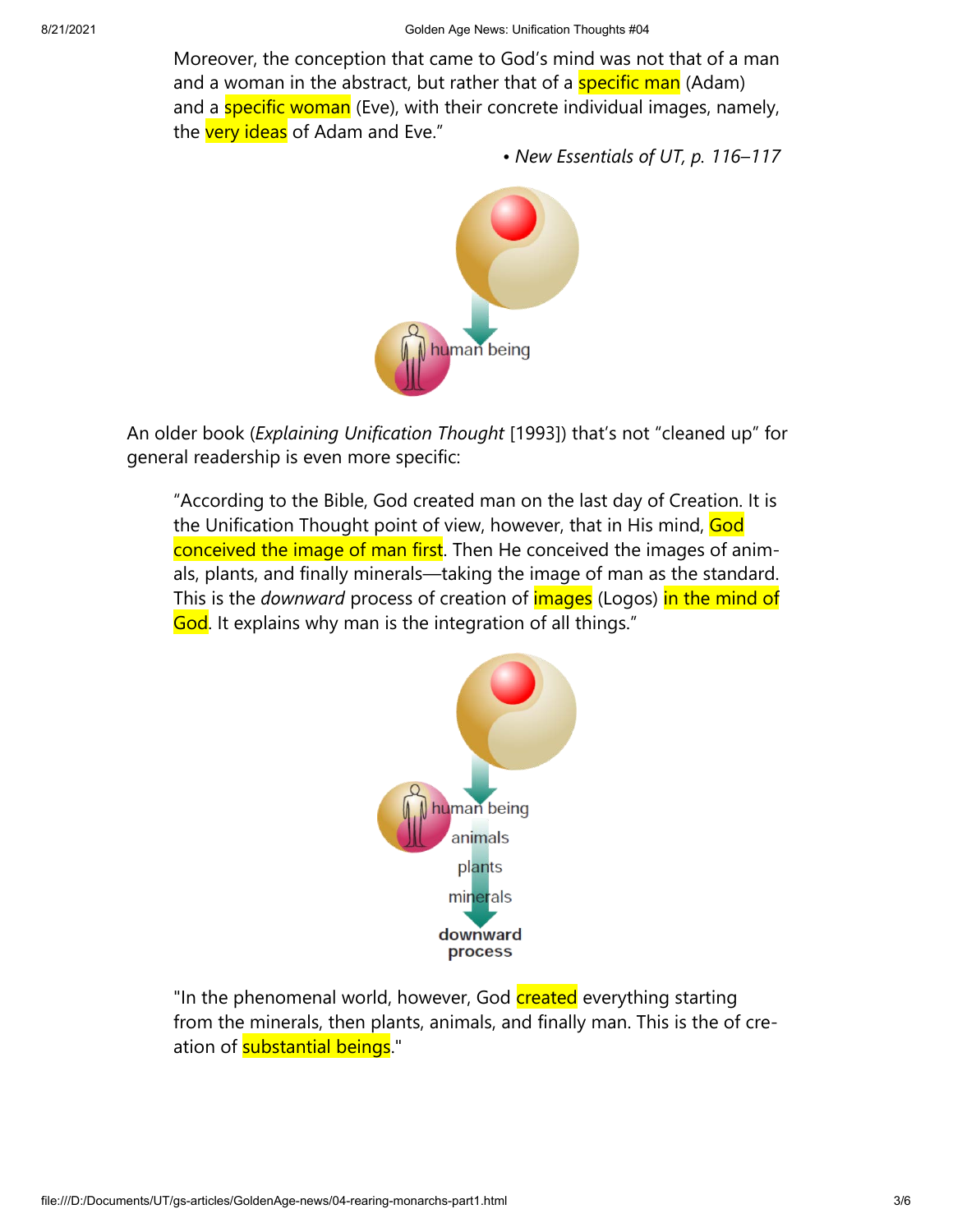8/21/2021 Golden Age News: Unification Thoughts #04



"The image of man, therefore, was to be created in the mind of God and was the standard for all other images. The **original Individual Image of** man in the (mind) of God (before the creation of the universe) was none other than the image of Adam himself. It was neither vague nor abstract, but **specific and concrete**. Adam's image had both a **spiritual** aspect (spirit-mind and spirit-body) and a **physical** aspect (instinct, sense, organs, nerves, tissues, cells, molecules, and atoms). Of course, Adam's indi‐ vidual character and appearance also were included in the original Individual Image. God then thought of another human, Eve, the helper for Adam based on the image of Adam. The image of Eve was conceived so a to enable her to be a wife to Adam. Their relationship was to be as that of (yang) and (yin). The new image had additional aspects of new individual character, leaving out Adam's individuality.

*• Explaining Unification Thought, p. 69*

On the chance that this is offensive and unacceptable to some, I must say that this particular expression of the idea was from notes that were taken when Dr. Lee taught UT in Japan around 1980. I've heard that Abonim revealed (later?) that HP actually conceived of *Eve* first, as the object of His Love. To me, that reasoning is also plaus‐ ible, so I don't argue about the *sequence* of HP's conception—that isn't the most es‐ sential point. What *is* essential is the idea that humans didn't just accidentally appear as one more random outcome of the Big Bang 14 billion years earlier.

What is *most* essential is that HP conceived the individual images of his first son and daughter in *absolute, painstaking detail*—both externally in their bodies and intern‐ ally in their characters and personalities—because HP irrepressibly desired the *most beautiful children* to be the supreme objects of His heart and love. And when he had conceived these most God-like, divine children in His *image* and *likeness*, he took their most exquisite designs as the pattern for all other things in the universe. And when the *conception* was all complete, the *creation* began: the Big Bang was initiated and HP waited "with bated breath" (my words ;-) as it unfolded for the next 14 billion years. The prime forces in the universe caused gases to expand, cool, form solid bod‐ ies—including our solar system, its earth, and all its "miraculous" processes—to not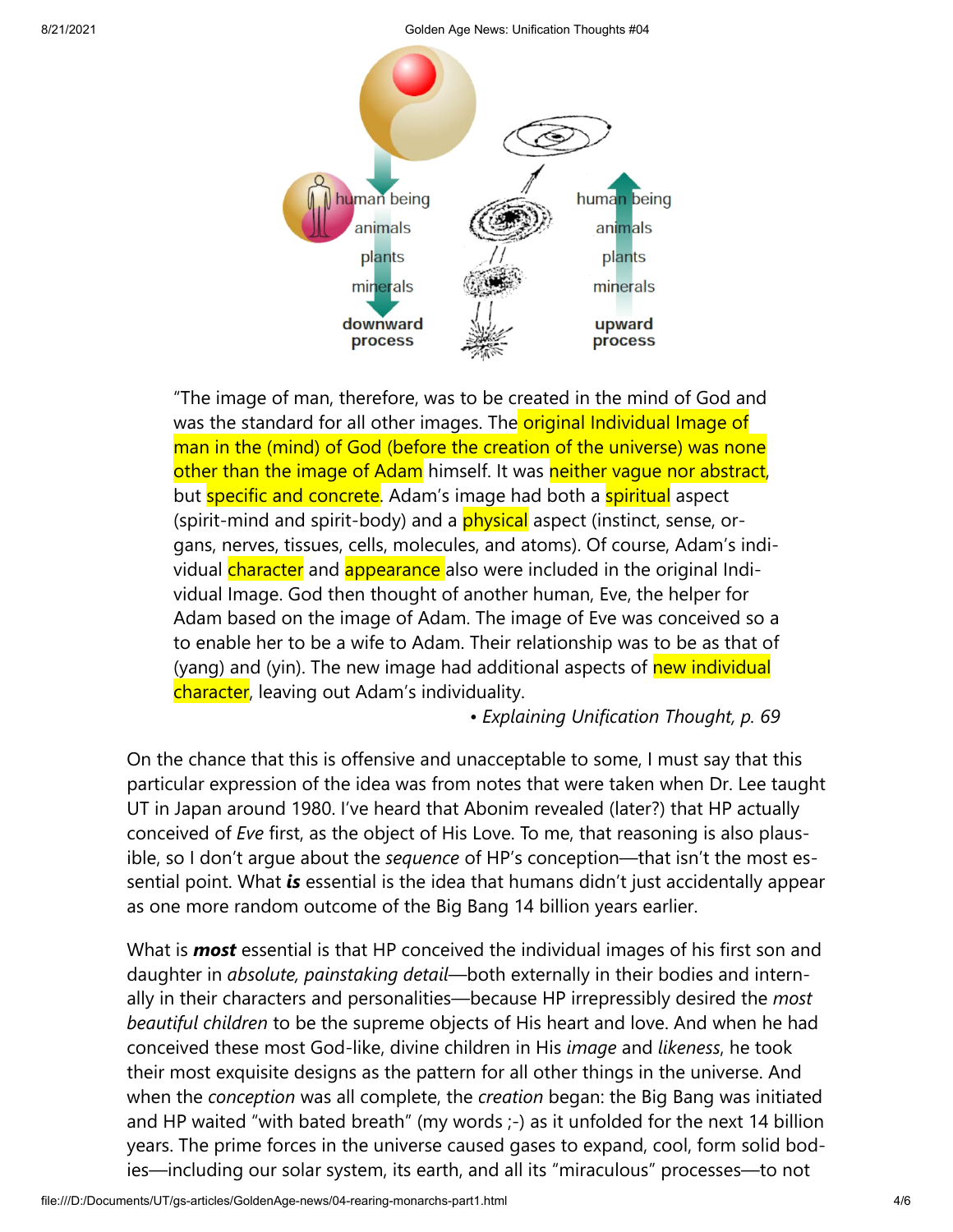only support human life, but to make it vibrant and exhilarating. It was *all* so that the first divine son and divine daughter would appear and feel powerfully how abso‐ lutely beloved they were. They were to be the central objects of God's parental heart and love and HP wanted them to see it, feel it, hear it, taste it, smell it, *know* it bey‐ ond the shadow of a doubt. Unification Thought describes the heart of God before the creation as one of "hope" and "expectation":

"According to modern physics, the universe began to be formed about 15 billion years ago. From the perspective of Unification Thought, God began to create the universe at that time. What was everything for? It was all for the sake of creating Adam and Eve, His most beloved children. In the hope of seeing the moment when His children would be born, God spent much time creating the universe, in spite of the **grueling character** of the effort necessary in making a total investment. God, being filled with hope, however, did not feel the process of creating the universe as too long or too arduous, its length and difficulty notwithstanding. We can realize through our own experiences that this is true. When we work for something joyful, we do not feel the work to be so grueling, no matter how many hardships are experienced. We even forget about the time, because we know that joy awaits us in the future. God's expectation of joy was far greater than any kind of joy we may experience. Moreover, the joy God felt when Adam and Eve were actually born was so profound that it cannot be easily compared to anything else."

*• New Essentials of Unification Thought, p. 251*

What this reveals is so *totally* different from the common "scientific" understanding of how humans appeared, who we are, and what our value is. But Abonim has a background in engineering science, so His understanding cannot be dismissed as the poetic expressions of a mystic. It's a radically unconventional explanation, but I think that it is a plausible one. And when I first read it in my mid-20s, a new appreciation of human life awoke within me. It was the beginning of seeing even my own self from HP's standpoint. I began to understand and actually *feel* that we are not just "animals" as we have been *taught*, but rather divine beings, infinitely precious to HP and unique in the universe…

Abonim puts it this way:

"Creation requires an investment of energy. An artist's great hope is to create a masterpiece. An artist invests all his effort into making great works of art. **A masterpiece appears only when the artist gives everything,** and feels he cannot give any more. Creation starts with investing oneself. Creation is possible only when energy is poured out. Without contribut‐ ing energy, there is no result…

The creation was the beginning of God's work through which He determined not to exist for His own sake, but for the sake of His object partner. Creation requires giving out energy. God invested Himself. But how much